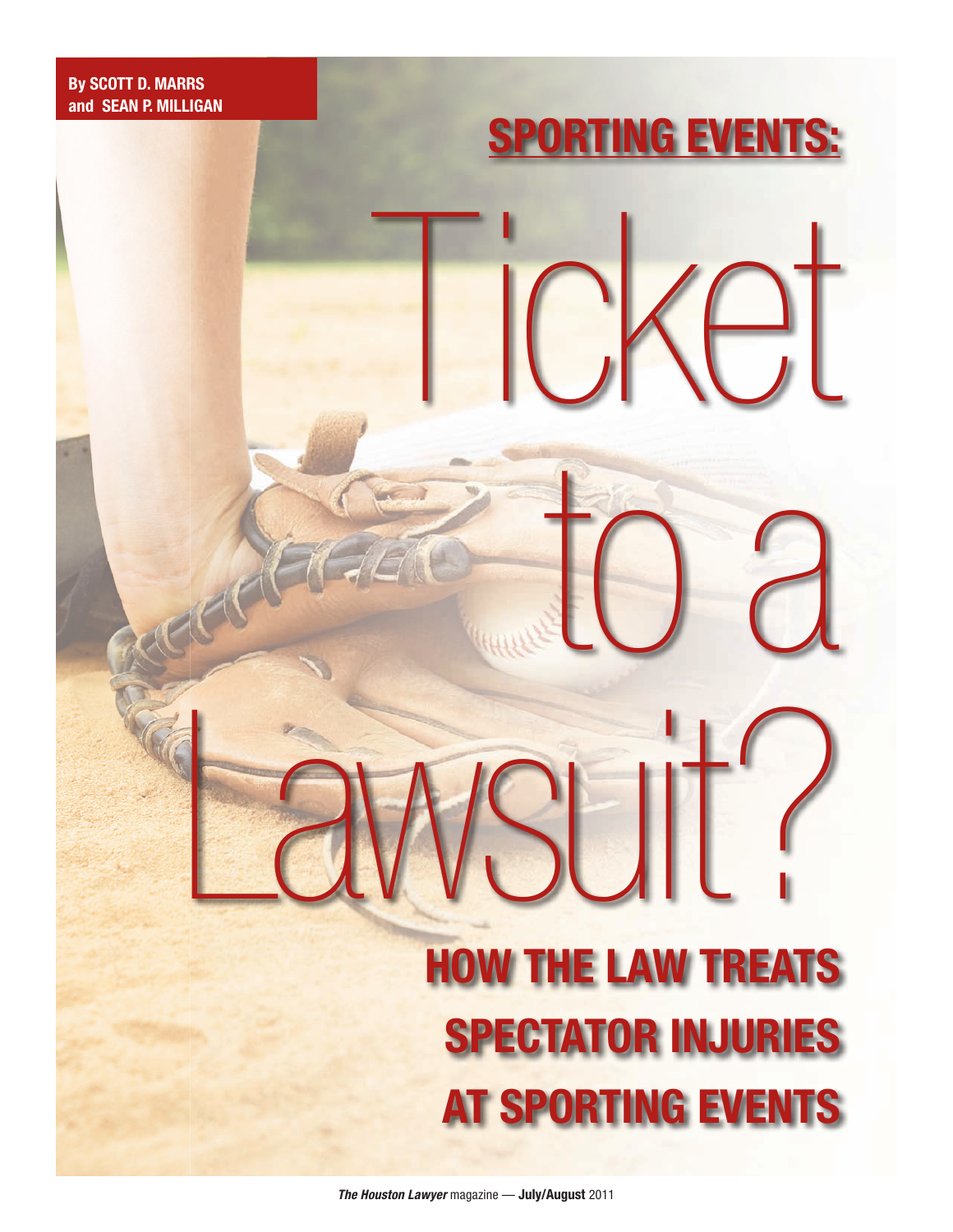## I. SPECTATOR LIABILITY

#### **A. The Danger of the Flying Souvenir**

The one time I forgot my glove at a baseball game as a child, a family member got tattooed by a line-drive foul ball. Naturally, the whole family pointed the finger at me, the sure-handed kid who always brought his trusty glove to the ball game. I looked back at my family and under immense pressure, said the first thing that came to mind: "I didn't hit the ball." Why was it my fault, or my family member's fault? Why don't we blame the guy who couldn't get his bat around quick enough? Better yet, why don't we blame the stadium owner? Doesn't the stadium owner have an obligation to protect us from foul balls? Why not? Why is it okay for the screened area to cover only the area right behind the plate between the two dugouts?

What if someone is hit by a ball when they are distracted by something else at the game, like the San Diego Chicken pestering an umpire? Modern sporting events are often more about the extracurricular activities and distractions than the game itself. The JumboTron displays bloopers, couples kissing, interesting facts about your favorite players, and highlights from other games. Between innings, T-shirts are launched into the stands and fans do their best impression of "Y-M-C-A" or sing "Take Me Out to the Ball Game." The beer guy paces the stands, the cotton candy guy is obstructing your view, somebody starts the wave, or you are distracted by reading the game's program. For a variety of reasons, your eyes are not always glued to the field of play. Given the wide range of distractions inherent at every contemporary sporting event, what happens when a spectator is injured?

Attending a sporting event carries the inherent risk that one might be injured by objects flying into the stands. As a

tragic example of the potential risks involved, a Texas Rangers fan died on July 7, 2011, after reaching over the outfield railing to catch an incoming ball and falling 20 feet onto the concrete below.

### **B. Duties Owed To Spectators**

A spectator seriously injured at a sporting event may intuitively seek recovery from the facility owner. After all, facility owners, as any other property owner, owe spectators a duty to provide reasonably safe premises. However, many states completely bar recovery, or substantially limit recovery for injured spectators.

Although spectators are considered *invitees*, and are thus owed a duty of reasonable care by the facility owner, this duty cannot expand to cover every injury sustained when a ball or other object goes into the stands. Otherwise, the risk and cost of liability would be too great, and stadium owners would likely require each spectator to sign a liability waiver when purchasing a ticket. Courts are therefore left to grapple with striking a balance between safety and unlimited liability to facility owners.

### **1. The Limited Duty Rule**

Most jurisdictions follow the "limited duty rule": a facility or stadium owner must provide adequate screening for spectators subject to the highest risk of being hit by an object from the playing field. The various rationales for the rule are simple: (1) stadium owners generally cannot foresee every possible situation where an object may travel into the stands, (2) contributory negligence should be considered when a spectator's injury is due to his own failure to pay attention, and (3) spectators assume the risk of being injured when they sit in unprotected areas. The primary justification for the limited duty rule is that the risk of being injured by an object is an **obvious risk inherent in the sport**.

In 1929, the famous Supreme Court Justice Benjamin Cardozo summarized the way the law views spectator injuries: "*The timorous may stay at home.*"1 Justice Cardozo echoed the prevalent attitude about sports injuries which continues today; i.e., we all understand the possibility of being injured while at a sporting event; if you are risk averse, watch the game on TV.

The limited duty rule provides that a sports facility owner has no legal duty to eliminate risks *inherent in the sport itself*. For instance, the risk of getting hit by a foul ball on the third base line at a baseball game is inherent in the game. Likewise, the risk of a flying puck at a hockey match is inherent if you are seated in the lower section. Those injured at a sporting event are not, however, without recourse. Courts have set forth various legal standards in determining whether an injured spectator is entitled to recovery from the facility owner.

# **a. Liability to Spectators at Baseball Games**

Most courts use a two-part test to determine the extent to which an owner must protect spectators at a baseball event under the limited liability rule: (1) What is the most dangerous area of the ballpark? (2) How many protected seats (i.e., how much screening) must be provided to reasonably fulfill requests from spectators on an ordinary sporting occasion? A facility owner must provide adequate screening to avoid liability – but what is "adequate screening?" One New York court has held that the facility owner must prevent injury to those who watch the game, but is not required to screen the entire field of play.2 The court held that the facility owner's duty is limited to screening the most dangerous section of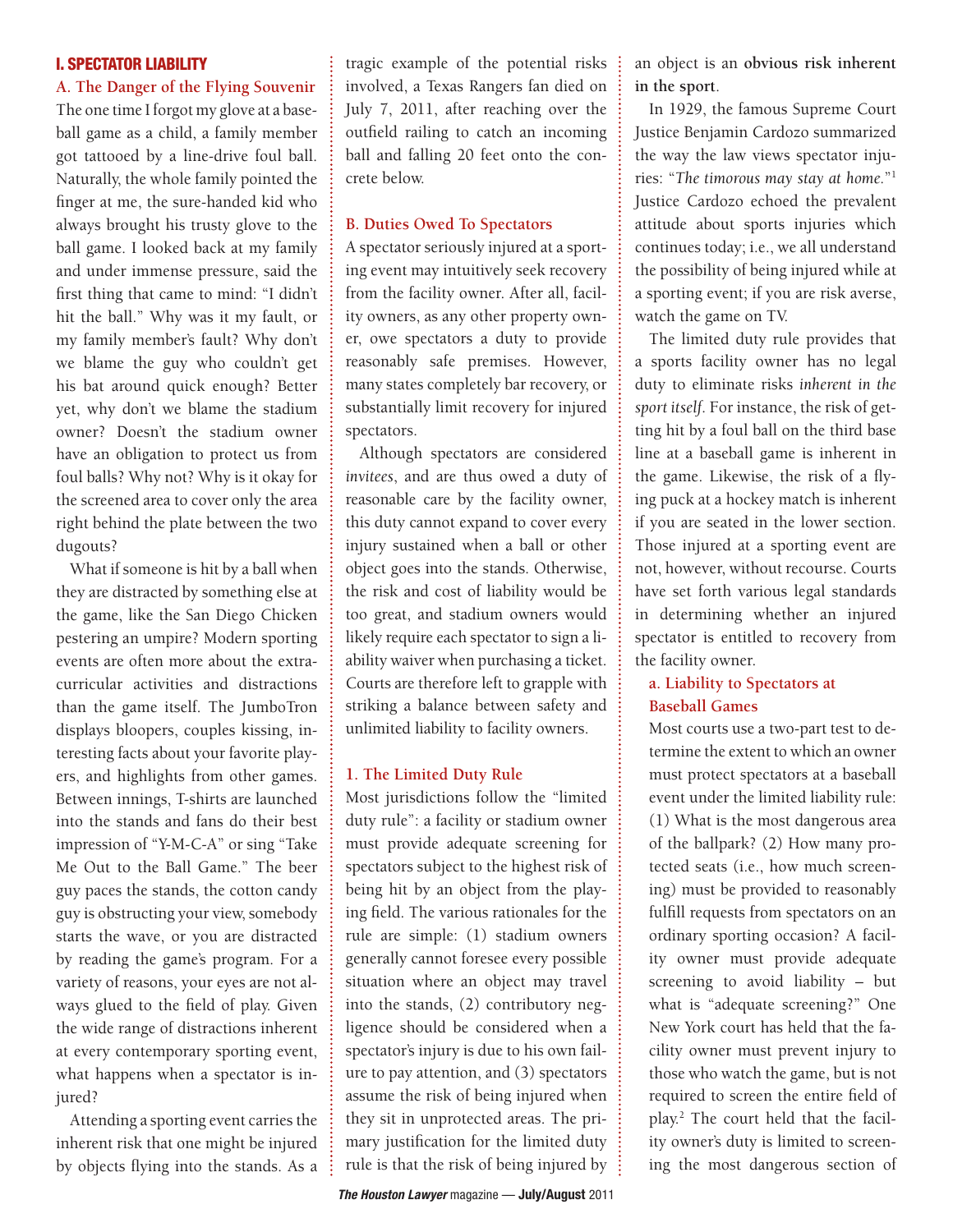the field (i.e., behind home plate), and to provide sufficient screening for spectators that might reasonably desire protected seats. The court did not require the facility owner to provide screened seating on the first base line.

The limited duty of stadium owners is perhaps attributed to the fact that baseball is our national pastime and is therefore afforded greater protection by courts and the risk of being hit by a foul ball are well known to the public. Indeed, one of the exciting parts of attending a baseball game is the prospect of catching a foul ball. The lesson to spectators: bring your glove or sit behind the screen.

## **b. Limited Duty in Other Sports?**

**Hockey.** The limited duty rule has been applied in hockey cases as well. In one New York case, a court dismissed a lawsuit where a child was hit by a hockey puck in the face, reasoning that the owner had fulfilled its limited duty by installing a Plexiglas shield behind the hockey goals.3 Like the limited duty rule in baseball, hockey facility owners satisfy their limited duty to spectators by: (1) providing a sufficient number of protected seats for spectators who may be reasonably anticipated to desire protected seats; and (2) providing screening for spectators in the most dangerous areas of the arena. This court held that the hockey facility owner satisfied its duty by providing screening behind the goals.

A spectator at a hockey match has a different experience than a baseball fan. As opposed to catching a foul ball at a baseball game, no one in their right mind wants to catch a hockey puck going 100 mph into the stands. Thus, while baseball attendees have developed a sport within a sport of chasing after foul balls, hockey fans have not embraced a similar tradition with the flying puck. Despite this, most courts have adopted a limited duty rule for hockey-related injuries and deny relief to an injured spectator where the facility owner provides protective seating in the most dangerous areas of the arena. The most likely explanation for the application of the limited duty rule in hockey injury cases is that most of these injuries have occurred in northern states where hockey is part of the culture and the public understands and appreciates the risk of being hit with a puck.

**Basketball.** Basketball spectators do not face the same risk of injury that hockey and baseball spectators face. A basketball flying into the stands is generally less harmful than a baseball or puck. As a result, there is not a wide body of case law addressing the right of recovery for injured basketball spectators.

In one case from New Mexico, a spectator was injured at a Harlem Globetrotters game when a player threw a ball into the stands, striking the spectator in the face.<sup>4</sup> The court held that the spectator could recover because he did not assume the risk of being struck by a basketball. The court appeared to reject the limited duty rule in the context of a flying basketball, reasoning that it is outside the inherent risks of a basketball game.

Basketball has grown in popularity over the last 30 years. Seats at basketball games are placed very close to the court, sometimes within arm's length of the players. One can easily recall the verbal exchanges between Reggie Miller of the Indiana Pacers and Knicks fan/film producer and director Spike Lee in the 1994 Eastern Conference Finals, which demonstrated how close spectators can be to the action at a basketball game. While the limited duty rule has not been widely accepted in the context of basketball-related injuries, it seems likely that some courts may apply the limited duty rule for basketball spectators, and allow recovery only if the facility owner did not provide adequate protective seating.

## **2. How Safe are the Stands?**

What are the civil liability implications when players cause injuries to spectators? There are countless instances of spectators and players getting involved in altercations. It seems like every season, whether in baseball, basketball or hockey, spectators and players are caught mixing it up. When the dust settles from these melees, you can bet the lawsuits will fly.

One of the more publicized baseball melees involved players and fans at a 2004 Oakland A's game against the Texas Rangers. During the 9th inning of the game, the Rangers' bench and bullpen cleared after an argument erupted between the Rangers' bullpen and Oakland fans. The Texas Rangers' reliever (Frank Francisco) was in the bullpen on the first-base line, picked up a chair being used by a bat-boy, and threw it into the stands. The chair hit a woman in the face and broke her nose. Francisco was arrested the following morning, and pleaded no contest to assault charges. The injured fan sued Francisco in civil court and the case was settled in 2007.

In another case, a minor-league pitcher in the Chicago Cubs organization, Julio Castillo, was convicted of felony assault when he threw a baseball during an on-field melee in 2008, seriously injuring a fan. Castillo testified that he threw the ball toward the opposing team's dugout and not at any person in particular. The prosecutor argued that even though he missed his intended target (players on the opposing team),